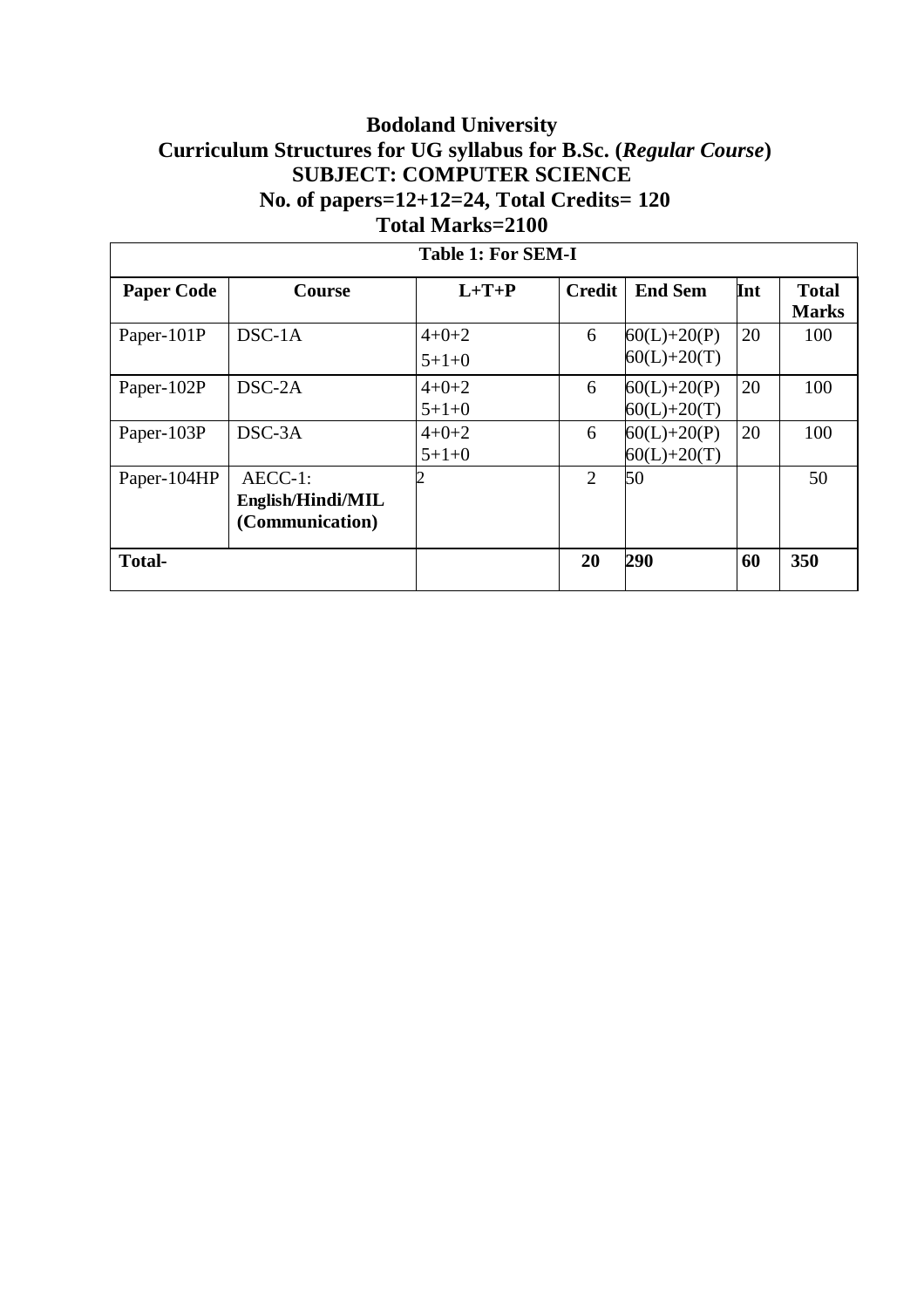# **1 ST SEMESTER**

# **DSC-2A: Computer Fundamentals**

**Theory: 60 lectures**

| <b>Introduction:</b> Introduction to computer system, uses                                                                                                                                                             | 6L        |
|------------------------------------------------------------------------------------------------------------------------------------------------------------------------------------------------------------------------|-----------|
| <b>Data Representation:</b> Number systems and character representation, binary<br>arithmetic                                                                                                                          | 12L       |
| <b>Human Computer Interface:</b> Types of software, Operating system as user<br>interface,                                                                                                                             | 6L        |
| <b>Devices:</b> Input and output devices                                                                                                                                                                               | 10L<br>6L |
| <b>Memory:</b> Primary, secondary, auxiliary memory                                                                                                                                                                    | 12L       |
| <b>Computer Organisation and Architecture:</b> C.P.U., registers, system bus, main<br>memory unit, cache memory, SMPS, Motherboard, Ports and Interfaces, expansion<br>cards, ribbon cables, memory chips, processors. |           |
| <b>Overview of Emerging Technologies:</b> cloud computing, big data, data mining,<br>mobile computing and embedded systems.                                                                                            | 8L        |
| <b>Reference Books:</b><br>1. A. Goel, Computer Fundamentals, Pearson Education, 2010.                                                                                                                                 |           |

- 2. P. Aksoy, L. DeNardis, Introduction to Information Technology, Cengage Learning, 2006
- 3. P. K.Sinha, P. Sinha, Fundamentals of Computers, BPB Publishers, 2007

# **Computer Fundamentals Lab**

# **Practical: 60 lectures**

Practical exercises based on MS Office/ Open Office tools using document preparation and spreadsheet handling packages.

# **MS Word**

- 1. Prepare **a grocery list** having four columns (Serial number, The name of the product, quantity and price) for the month of April, 06.
	- Font specifications for Title (Grocery List): 14-point Arial font in bold and italics.
	- The headings of the columns should be in 12-point and bold.
	- The rest of the document should be in 10-point Times New Roman.
	- Leave a gap of 12-points after the title.

# 2. Create a **telephone directory**.

- The heading should be 16-point Arial Font in bold
- The rest of the document should use 10-point font size
- Other headings should use 10-point Courier New Font.
- The footer should show the page number as well as the date last updated.

# 3. Design a **time-table form** for your college.

The first line should mention the name of the college in 16-point Arial Font and should be bold.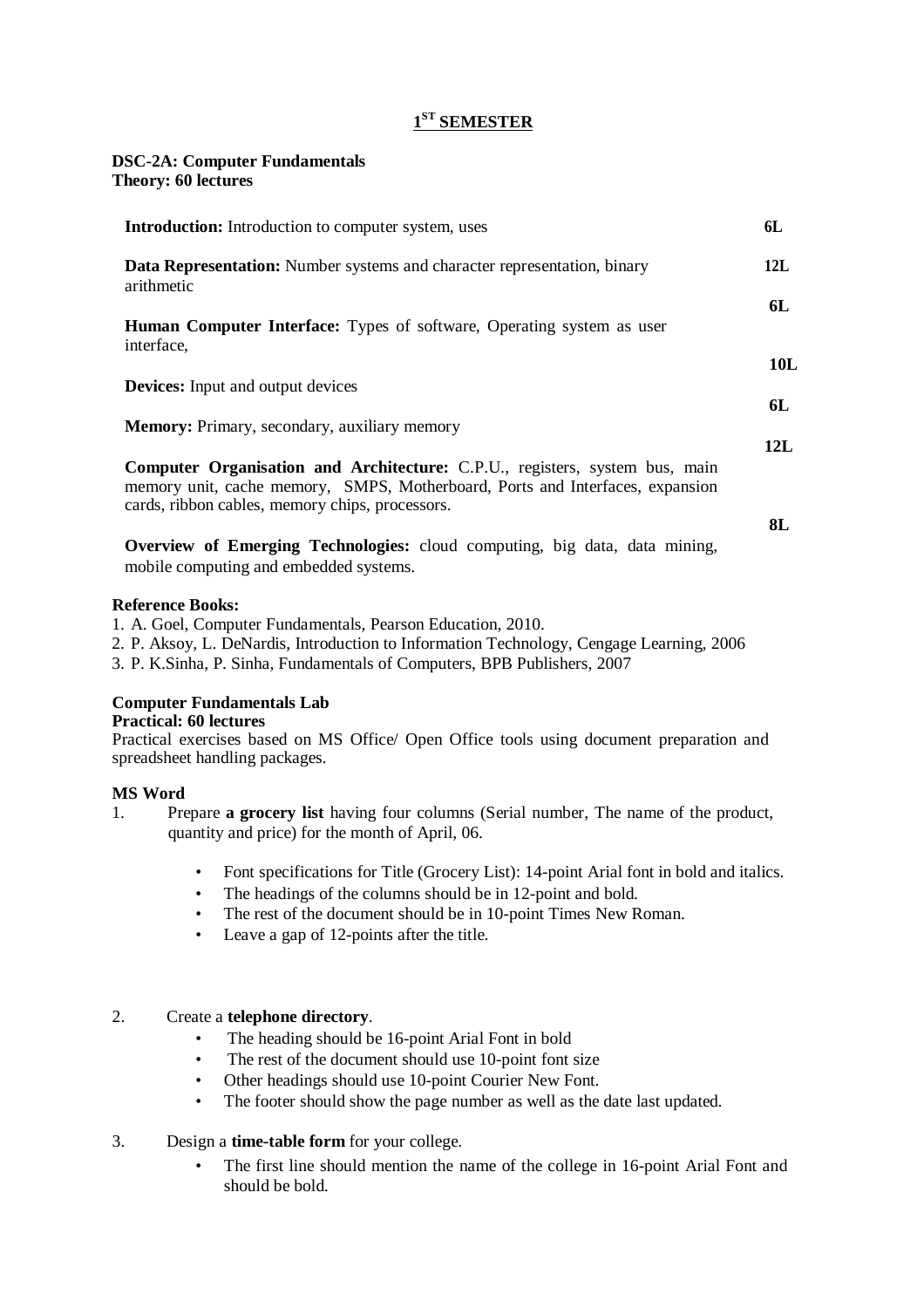- The second line should give the course name/teacher's name and the department in 14-point Arial.
- Leave a gap of 12-points.
- The rest of the document should use 10-point Times New Roman font.
- The footer should contain your specifications as the designer and date of creation.

4. BPB Publications plans to release a new book designed as per your syllabus. Design the **first page of the book** as per the given specifications.

- The title of the book should appear in bold using 20-point Arial font.
- The name of the author and his qualifications should be in the center of the page in 16-point Arial font.
- At the bottom of the document should be the name of the publisher and address in 16-point Times New Roman.
- The details of the offices of the publisher (only location) should appear in the footer.
- 5. Create the following one page documents.
	- a. Compose a note inviting friends to a get-together at your house, Including a list of things to bring with them.
	- b. Design a certificate in landscape orientation with a border around the document.
	- c. Design a Garage Sale sign.
	- d. Make a sign outlining your rules for your bedroom at home, using a numbered list.
- 6. Create the following documents:
	- (a) A newsletter with a headline and 2 columns in portrait orientation, including at least one image surrounded by text.
	- (b) Use a newsletter format to promote upcoming projects or events in your classroom or college.
- 7. Enter the following data into a table given on the next page.

| <b>Salesperson</b> | <b>Dolls</b> | <b>Trucks</b> | <b>Puzzles</b> |
|--------------------|--------------|---------------|----------------|
| Kennedy, Sally     | 1327         | 1423          | 1193           |
| White, Pete        | 1421         | 3863          | 2934           |
| Pillar, James      | 5214         | 3247          | 5467           |
| York, George       | 2190         | 1278          | 1928           |
| Banks, Jennifer    | 1201         | 2528          | 1203           |
| Atwater, Kelly     | 4098         | 3079          | 2067           |
| Pillar, James      | 5214         | 3247          | 5467           |
| York, George       | 2190         | 1278          | 1928           |
| Banks, Jennifer    | 1201         | 2528          | 1203           |
| Atwater, Kelly     | 4098         | 3079          | 2067           |

Add a column Region (values: S, N, N,S,S,S) between the Salesperson and Dolls columns to the given table Sort your table data by Region and within Region by Salesperson in ascending order: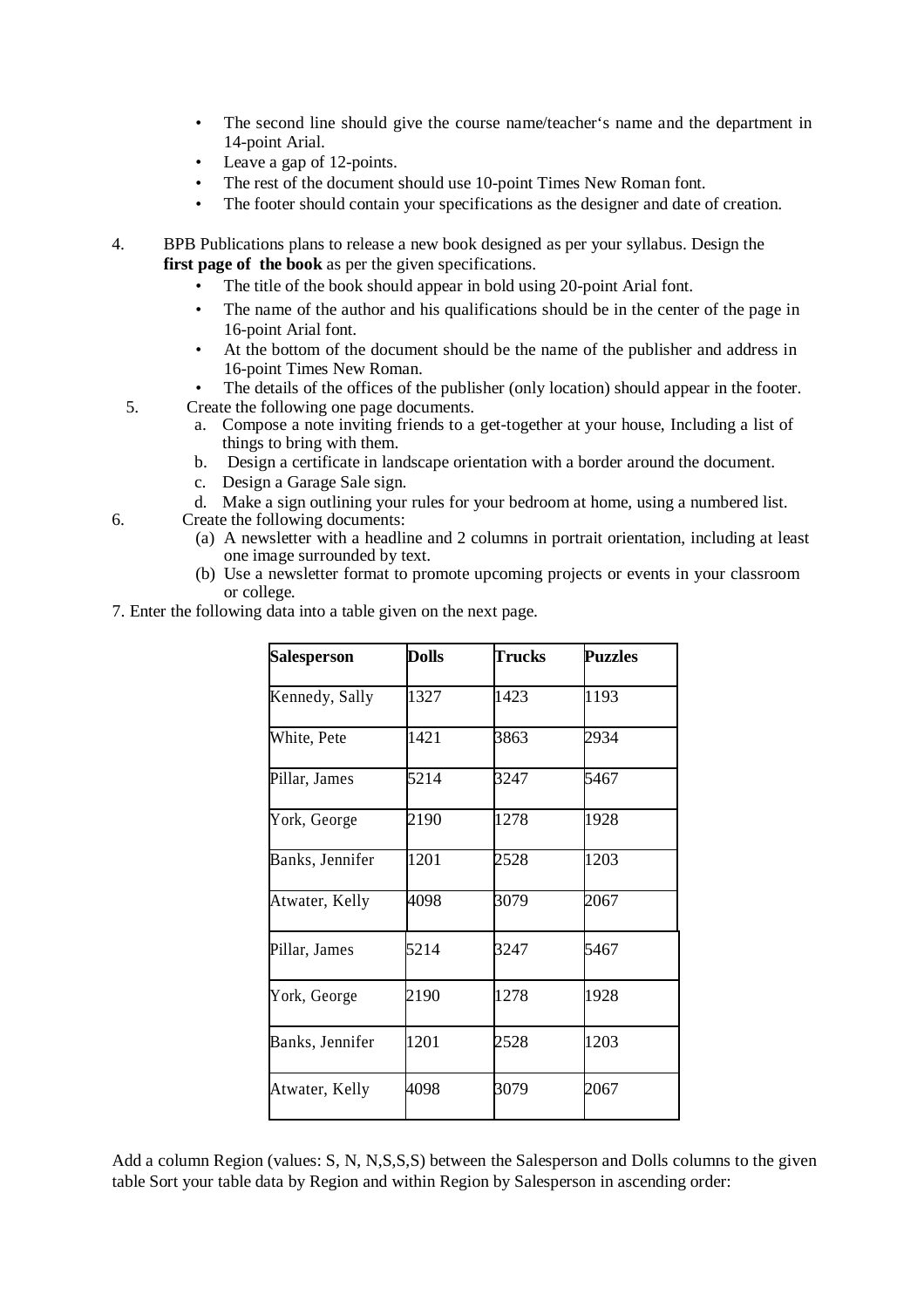In this exercise, you will add a new row to your table, place the word "Total" at the bottom of the Salesperson column, and sum the Dolls, Trucks, and Puzzles columns.

- 8. Wrapping of text around the image.
- 9. Following features of menu option must be covered

| <b>FILE</b>   | Complete menu                                                      |
|---------------|--------------------------------------------------------------------|
| <b>EDIT</b>   | Complete menu                                                      |
| <b>VIEW</b>   | Complete menu                                                      |
| <b>INSERT</b> | Complete menu                                                      |
| <b>FORMAT</b> | Complete menu                                                      |
| <b>TABLE</b>  | Complete menu                                                      |
| <b>WINDOW</b> | Complete menu                                                      |
| <b>HELP</b>   | Complete menu                                                      |
| <b>TOOLS</b>  | All options except Online collaboration, Tools on Macro, Templates |
|               |                                                                    |

### **MS Excel**

# 1. Enter the Following data in Excel Sheet **REGIONAL SALES PROJECTION**

| <b>State</b> | Otr1 | Otr2        | Otr3 | OTR4 | <b>Otr Total</b> | <b>Rate Amount</b> |
|--------------|------|-------------|------|------|------------------|--------------------|
| Delhi        | 2020 | 2400        | 2100 | 3000 | 15               |                    |
| Punjab       | 1100 | 1300        | 1500 | 1400 | 20               |                    |
| U.P.         | 3000 | 3200        | 2600 | 2800 |                  |                    |
| Haryana      | 1800 | 2000        | 2200 | 2700 | 15               |                    |
| Rajasthan    | 2100 | <b>2000</b> | 1800 | 2200 | 20               |                    |

### **TOTAL AVERAGE**

(a) Apply Formatting as follow: I.Title in

TIMES NEW ROMAN

- ii. Font Size 14
- iii. Remaining text ARIAL, Font Size -10
- iv. State names and Qtr. Heading Bold, Italic with Gray Fill Color.
- v. Numbers in two decimal places.
- vi. Qtr. Heading in center Alignment.
- vii. Apply Border to whole data.
- (b) Calculate State and Qtr. Total
- (c) Calculate Average for each quarter
- (d) Calculate Amount = Rate  $*$  Total.
- 2. Given the following worksheet

|            | R             | $\mathbf{C}$ | Ð     |
|------------|---------------|--------------|-------|
| 1 Roll No. | Name          | Marks        | Grade |
| 2 1001     | <b>Sachin</b> | 99           |       |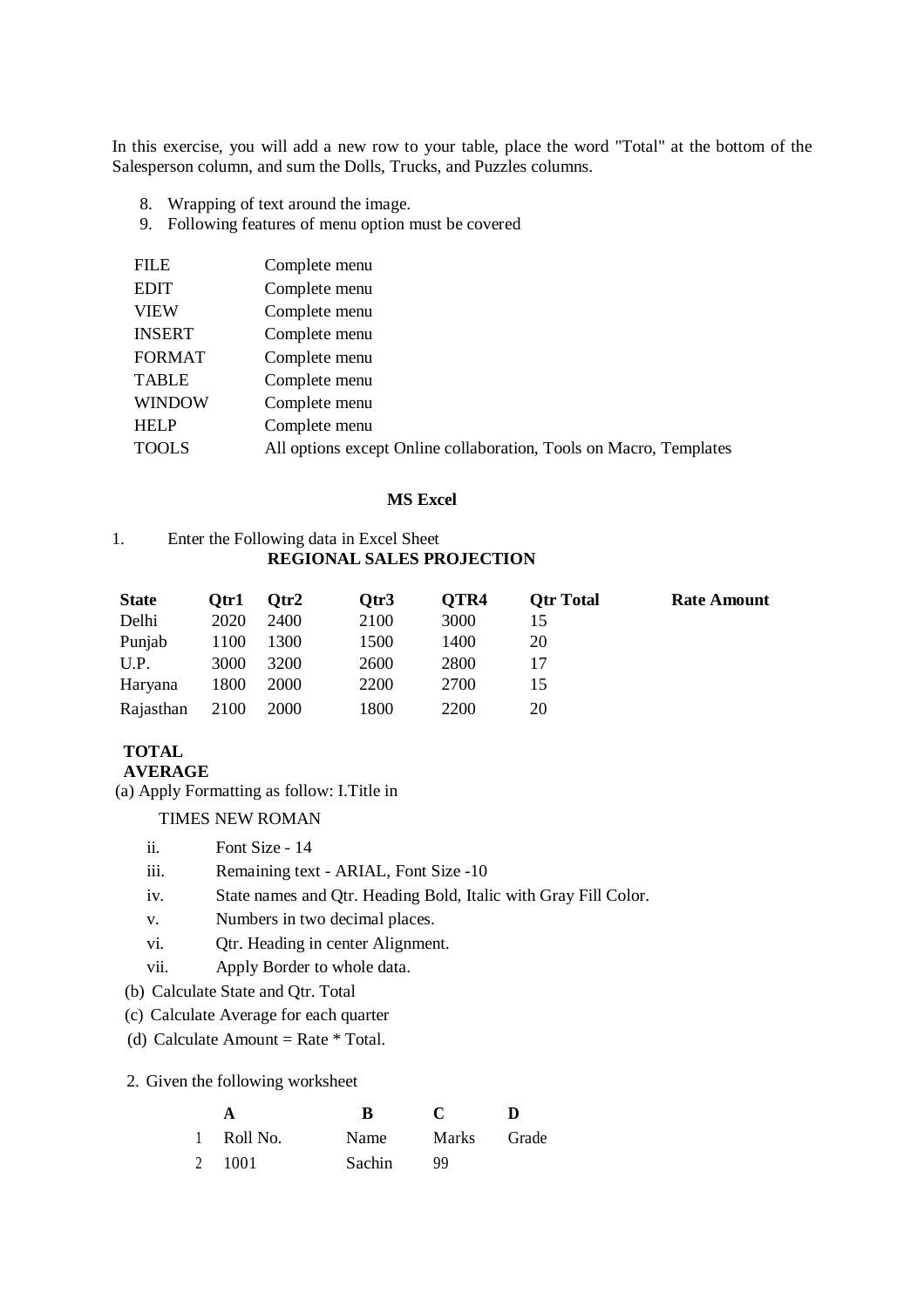| 3      | 1002 | Sehwag       | 65 |
|--------|------|--------------|----|
| 4      | 1003 | Rahul        | 41 |
| $\sim$ | 1004 | Souray       | 89 |
| 6      | 1005 | HarBhajan 56 |    |

Calculate the grade of these students on the basis of following guidelines:

| If Marks       | Then Grade |
|----------------|------------|
| $>= 80$        | $A+$       |
| $>= 60 < 80$   | A          |
| $\geq$ 50 < 60 | B          |
| < 50           | F          |

3. Given the following worksheet

|                | A                 | B    | $\mathbf C$ | D                | E     | F     | G          |
|----------------|-------------------|------|-------------|------------------|-------|-------|------------|
| $\mathbf{1}$   | <b>Salesman</b>   |      |             | Sales in (Rs.)   |       |       |            |
| 2              | No.               | Qtr1 | Qtr2        | Qtr <sub>3</sub> | Otr4  | Total | Commission |
| 3              | S <sub>001</sub>  | 5000 | 8500        | 12000            | 9000  |       |            |
| $\overline{4}$ | S002              | 7000 | 4000        | 7500             | 11000 |       |            |
| 5              | S <sub>0</sub> 03 | 4000 | 9000        | 6500             | 8200  |       |            |
| 6              | S004              | 5500 | 6900        | 4500             | 10500 |       |            |
| 7              | S005              | 7400 | 8500        | 9200             | 8300  |       |            |
| 8              | S006              | 5300 | 7600        | 9800             | 6100  |       |            |

Calculate the commission earned by the salesmen on the basis of following Candidates:

## **If Total Sales Commission**

| < 20000                                                            | 0% of sales      |
|--------------------------------------------------------------------|------------------|
| $>$ 20000 and $<$ 25000                                            | 4\% of sales     |
| $> 25000$ and $< 30000$                                            | $5.5\%$ of sales |
| $>$ 30000 and $<$ 35000                                            | 8% of sales      |
| $\geq$ 35000                                                       | 11\% of sales    |
| $\ldots$ 1 1 $\ldots$ $\ldots$ $\ldots$ $\ldots$ $\ldots$ $\ldots$ |                  |

The total sales is sum of sales of all the four quarters.

- 4. A company XYZ Ltd. pays a monthly salary to its employees which consists of basic salary, allowances & deductions. The details of allowances and deductions are as follows: **Allowances**
	- HRA Dependent on Basic

30% of Basic if Basic <=1000

25% of Basic if Basic>1000 & Basic<=3000

20% of Basic if Basic >3000

- DA Fixed for all employees, 30% of Basic
- Conveyance Allowance Rs. 50/- if Basic is <=1000 Rs. 75/- if Basic >1000 & Basic<=2000 Rs. 100 if Basic >2000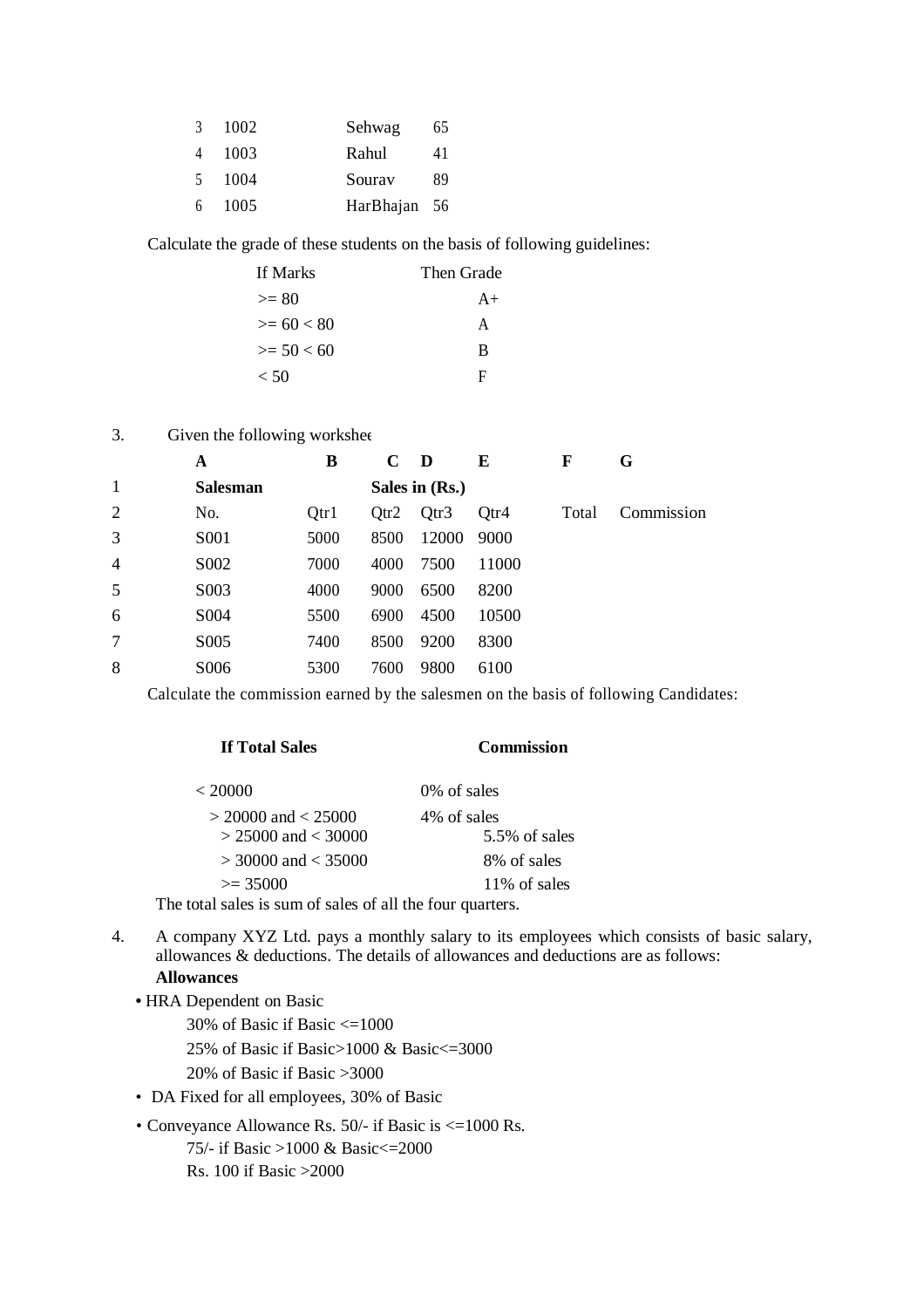**•** Entertainment Allowance NIL if Basic is $\leq$ =1000 Rs. 100/- if Basic > 1000

# **Deductions**

- Provident Fund 6% of Basic
- Group Insurance Premium Rs. 40/- if Basic is  $\leq 1500$

Rs. 60/- if Basic > 1500 & Basic<=3000

Rs. 80/- if Basic >3000

Calculate the following:

Gross Salary  $=$  Basic + HRA + DA + Conveyance + Entertainment

Total deduction = Provident Fund + Group Insurance Premium

Net Salary  $=$  Gross Salary – Total Deduction

5. Create Payment Table for a fixed Principal amount, variable rate of interests and time in the format below:

| No. of Instalments | 5%  | 6%    | 7%    | 8%  | 9% |
|--------------------|-----|-------|-------|-----|----|
| 3                  | XX. | XX XX |       | XX  | XX |
| $\overline{4}$     | XX. | XX XX |       | XX. | XХ |
| .5                 | XX. | XX XX |       | XX  | XХ |
| 6                  | XX. |       | XX XX | XX. | XX |

6. Use an array formula to calculate Simple Interest for given principal amounts given the rate of Interest and time

| Rate of Interest |   | 8%              |
|------------------|---|-----------------|
| Time             |   | 5 Years         |
| Principal        |   | Simple Interest |
| 1000             |   |                 |
| 18000            | ? |                 |
| 5200             | 9 |                 |

7. The following table gives year wise sale figure of five salesmen in Rs.

| Salesman       | 2000  | 2001  | 2002   | 2003  |
|----------------|-------|-------|--------|-------|
| S1             | 10000 | 12000 | 20000  | 50000 |
| S <sub>2</sub> | 15000 | 18000 | 50000  | 60000 |
| S <sub>3</sub> | 20000 | 22000 | 70000  | 70000 |
| S4             | 30000 | 30000 | 100000 | 80000 |
| S5             | 40000 | 45000 | 125000 | 90000 |

- (*a*) Calculate total sale year wise.
- (*b*) Calculate the net sale made by each salesman
- (*c*) Calculate the maximum sale made by the salesman
- (d) Calculate the commission for each salesman under the condition.
	- (*i*) If total sales >4,00,000 give 5% commission on total sale made by the salesman.
	- (*ii*) Otherwise give 2% commission.
- (e) Draw a bar graph representing the sale made by each salesman. (*f*)Draw a